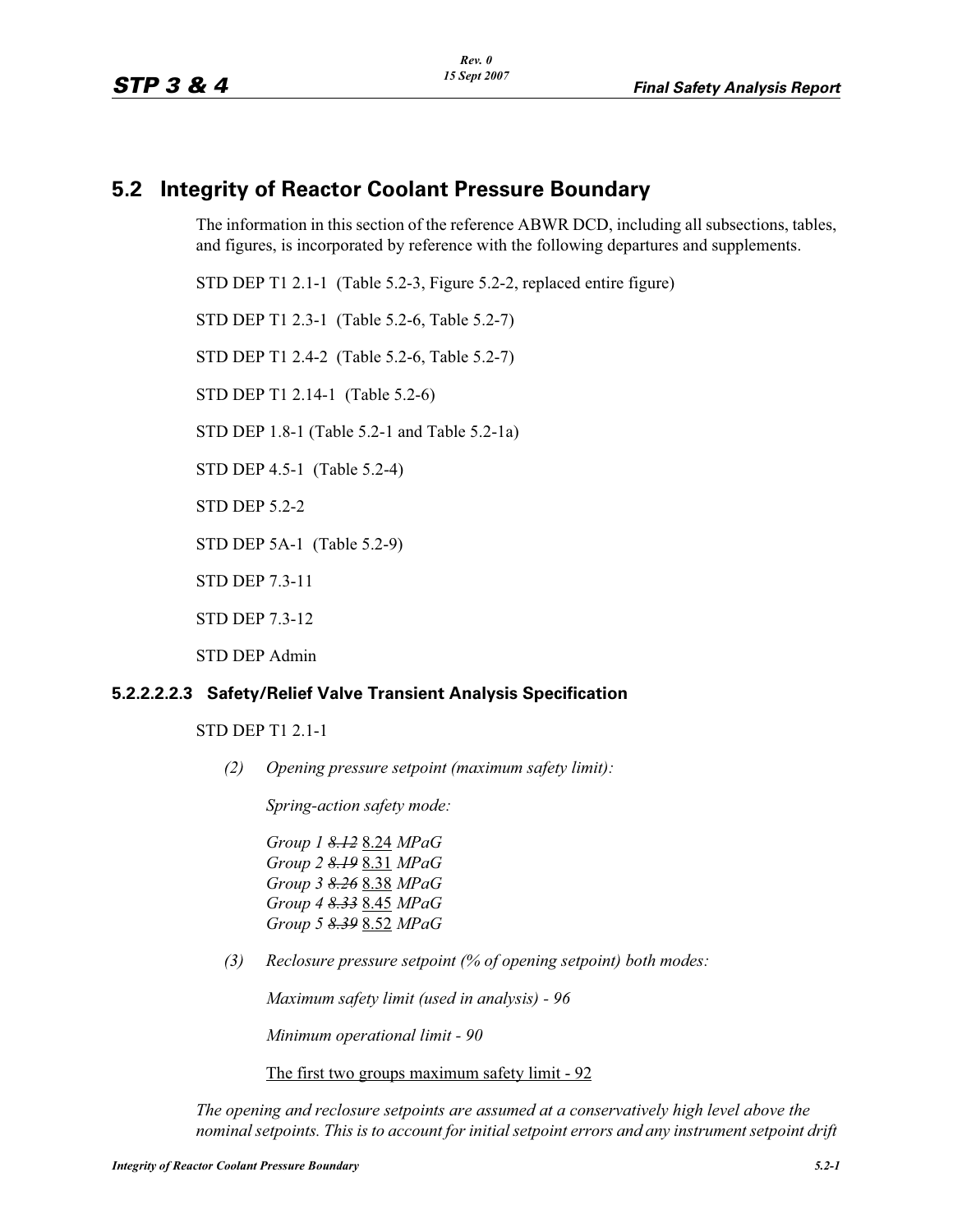*that might occur during operation. Typically the assumed setpoints in the analysis are at least 1%* 3% *above the actual nameplate setpoints. Conservative SRV response characteristics are also assumed; therefore, the analysis conservatively bounds all SRV operating conditions.* 

## **5.2.2.2.3.1 Safety/Relief Valve Capacity**

STD DEP T1 2.1-1

*The required SRV capacity is determined by analyzing the pressure rise from an MSIV closure with a flux scram transient. Results of this analysis are given in Figure 5.2-2 . The peak vessel bottom pressure calculated is 8.79* 9.09 *MPaG, which is well below the acceptance limit of 9.48 MPaG. The results show that only 12 valves are required to meet the design requirement with adequate margin.* The analysis assumes one of the 12 SRVs fails on demand.

#### **5.2.3.2.2.3 Source of Impurities**

#### STD DEP Admin

*Condenser tubes and tube sheets* materials *are required to be made of titanium alloys* specified in subsection 10.4.1.2.3.

#### **5.2.3.2.3 Compatibility of Construction Materials with Reactor Coolant**

#### STD DEP 4.5-1

*The construction materials exposed to the reactor coolant consist of the following:*

- *(1) Solution-annealed austenitic stainless steels (both wrought and cast), Types 304, 304L, 316LN, 316L*, *and XM-19,* CF3, CF3A and CF3M*.*
- *(2) Nickel-based alloy (including* Niobium Modified Alloy *600 and X-750) and alloy steel.*

#### **5.2.4.2.2 Piping, Pumps, Valves and Supports**

#### STD DEP 5.2-2

*Straight sections of pipe and spool pieces shall be added between fittings. The minimum length of the spool piece has been determined by using the formula L = 2T + 152 mm, where L equals the length of the spool piece (not including weld preparation) and T equals the pipe wall thickness.* Where less than the minimum straight section length is used, an evaluation is performed to ensure that sufficient access exists to perform the required examinations.

#### **5.2.4.3.1 Examination Categories**

#### STD DEP 5.2-2

*For the preservice examination, all of the items selected for inservice examination shall be performed once in accordance with ASME Code Section XI, Subsection IWB-2200, including* essentially 100% of the pressure retaining welds in all Class 1 components, *with the exception*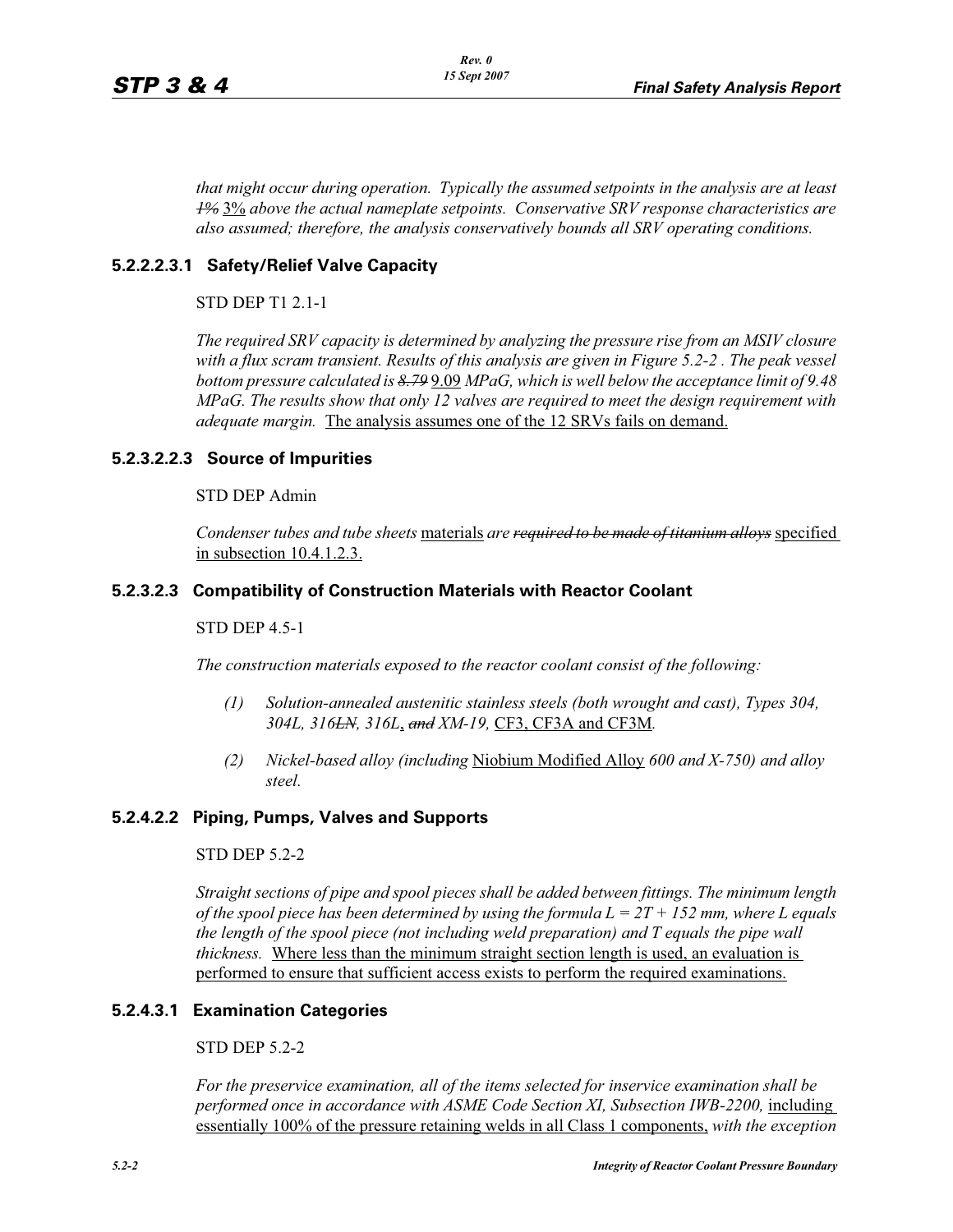*of the examinations specifically excluded by ASME Code Section XI from preservice requirements, such as* surface or volumetric examinations of welds in lines smaller than NPS 1, volumetric examinations of welds in lines smaller than NPS 4, *VT-3 examination of valve body and pump casing internal surfaces (B-L-2 and B-M-2 examination categories, respectively) and the visual VT-2 examinations for categories B-E and B-P*. If the as-built design incorporates external Category B-O control rod drive housing welds, the preservice examination shall be extended to include 100% of the welds in the installed peripheral control rod drive housings only in accordance with IWB-2200.

#### **5.2.4.3.2.1 Ultrasonic Examination of the Reactor Vessel**

#### STD DEP 5A-1

*The GE Reactor Vessel Inspection System (GERIS) meets the detection and sizing requirements of Regulatory Guide 1.150, as cited in Table 5.2-9. Inner radius examinations are performed from the outside of the nozzle using several compound angle transducer wedges to obtain complete coverage of the required examination volume. Electronic gating used in the GERIS records up to eight different reflectors simultaneously to assure that all relevant indications are recorded. Appendix 5A demonstrates compliance with Regulatory Guide 1.150.* The ultrasonic system for examination of the reactor vessel meets the qualification requirements discussed in Subsection 5.2.4.3.4.

#### **5.2.5.1.1 Detection of Leakage Within Drywell**

STD DEP T1 2.4-2

STD DEP 7.3-11

*The detection of small identified leakage within the drywell is accomplished by monitoring drywell equipment drain sump pump activity and sump level increases. The equipment drain sump level monitoring instruments will activate an alarm in the control room when the identified* total *leak rate reaches 95* 114 *liters/min.*

*Equipment drain sump pump activity and sump level increases will be caused primarily from leaks from large process valves through valve stem drain lines.*

*The determination of the source of other identified leakage within the drywell is accomplished by (1) monitoring the reactor vessel head seal drain line pressure, (2) monitoring temperature in the valve stem seals drain line to the equipment drain sump, and* NOT USED *(3) monitoring temperature in the SRV discharge lines to the suppression pool to detect leakage through each of the SRVs. All of these monitors continuously indicate and/or record in the control room and*  will trip and activate an alarm in the control room on detection of leakage from monitored *components.* 

*Excessive leakage inside the drywell (e.g., process line break or loss-of-coolant accident) is detected by high drywell pressure, low reactor water level, or high steamline flow (for breaks*  downstream of the flow elements). The instrumentation channels for these variables will trip *when the monitored variable exceeds predetermined limits to activate an alarm and trip the isolation logic, which will close appropriate isolation valves.*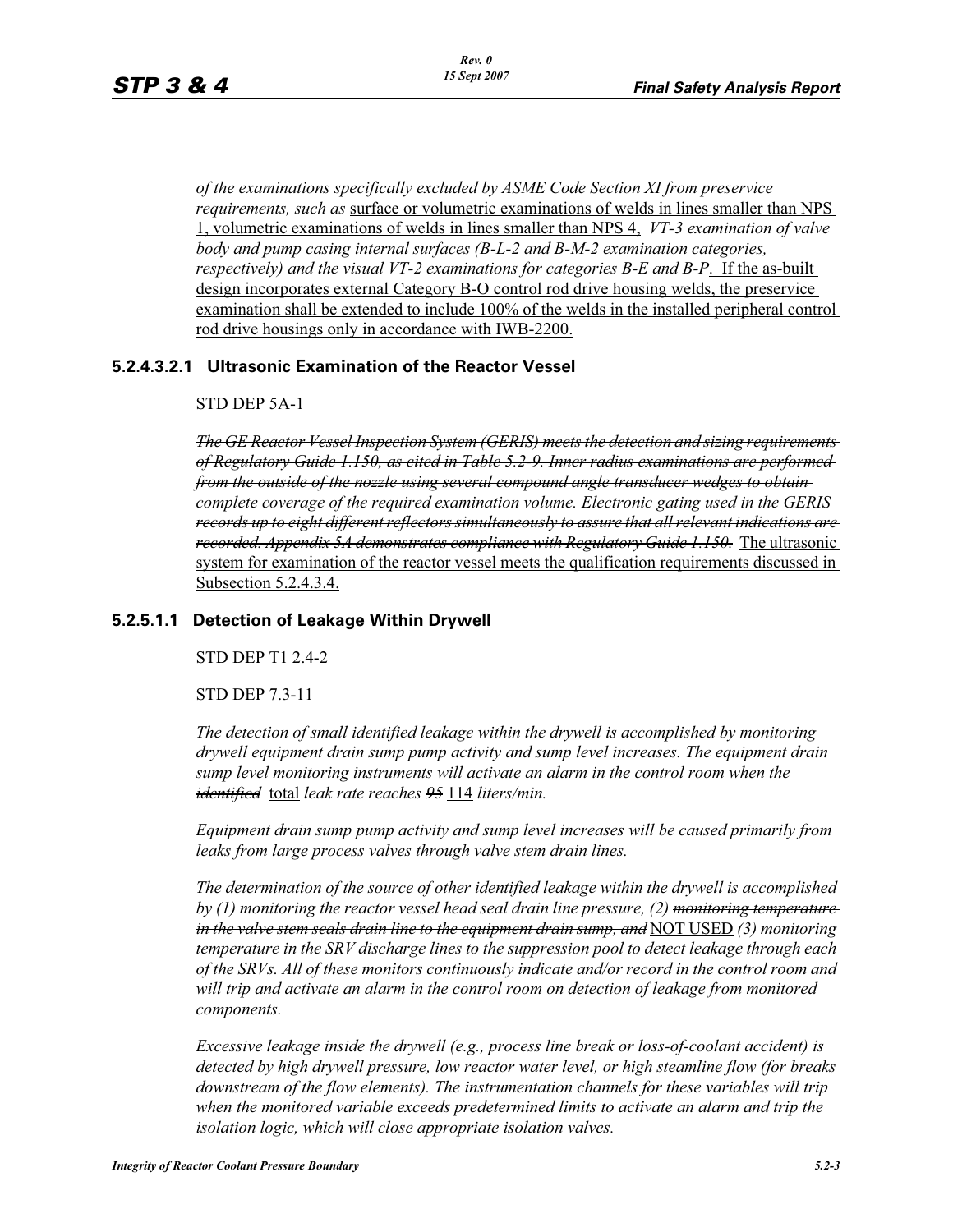*The alarms, indication and isolation trip functions performed by the foregoing leak detection methods are summarized in Tables 5.2-6 and 5.2-7.*

*Listed below are the variables monitored for detection of leakage from piping and equipment located within the drywell:*

- *(1) High drywell temperature*
- *(2) High temperature in the valve stem seal (packing) drain lines* NOT USED
- *(3) High flow rate from the drywell floor and equipment drain sumps*
- *(4) High steamline flow rate (for leaks downstream of flow elements in main steamline and RCIC steamline)*
- *(5) High drywell pressure*
- *(6) High fission product releases*
- *(7) Reactor vessel low water level*
- *(8) Reactor vessel head seal drain line high pressure*
- *(9) SRV discharge piping high temperature*
- *(10)* Feedwater lines pressure difference

#### **5.2.5.1.2 Detection of Leakage External to Drywell**

STD DEP T1 2.3-1

- *(1) Within steam tunnel (between primary containment and turbine building):*
	- *(a) High radiation in main steamlines (steam tunnel)* NOT USED

#### **5.2.5.2.1 Leak Detection Instrumentation and Monitoring Inside the Drywell**

STD DEP T1 2.4-2

STD DEP 7.3-11

*(1) Valve Stem Packing Leakage Monitoring* NOT USED

*Large (two inch or larger) remote power-operated valves located in the drywell for the Nuclear Boiler, Reactor Water Cleanup, Reactor Core Isolation Cooling, and Residual Heat Removal Systems are fitted with drain lines from the valve stems, from between the two sets of valve steam packing. Leakage through the inner packing is carried to the drywell equipment drain sump. Leakage during hydro-testing may be observed in drain line sight glasses installed in each drain line. Also, each drainline is equipped with temperature sensors for detecting leakage. A remote-operated solenoid valve on each line may be closed to shut off the leakage flow through the*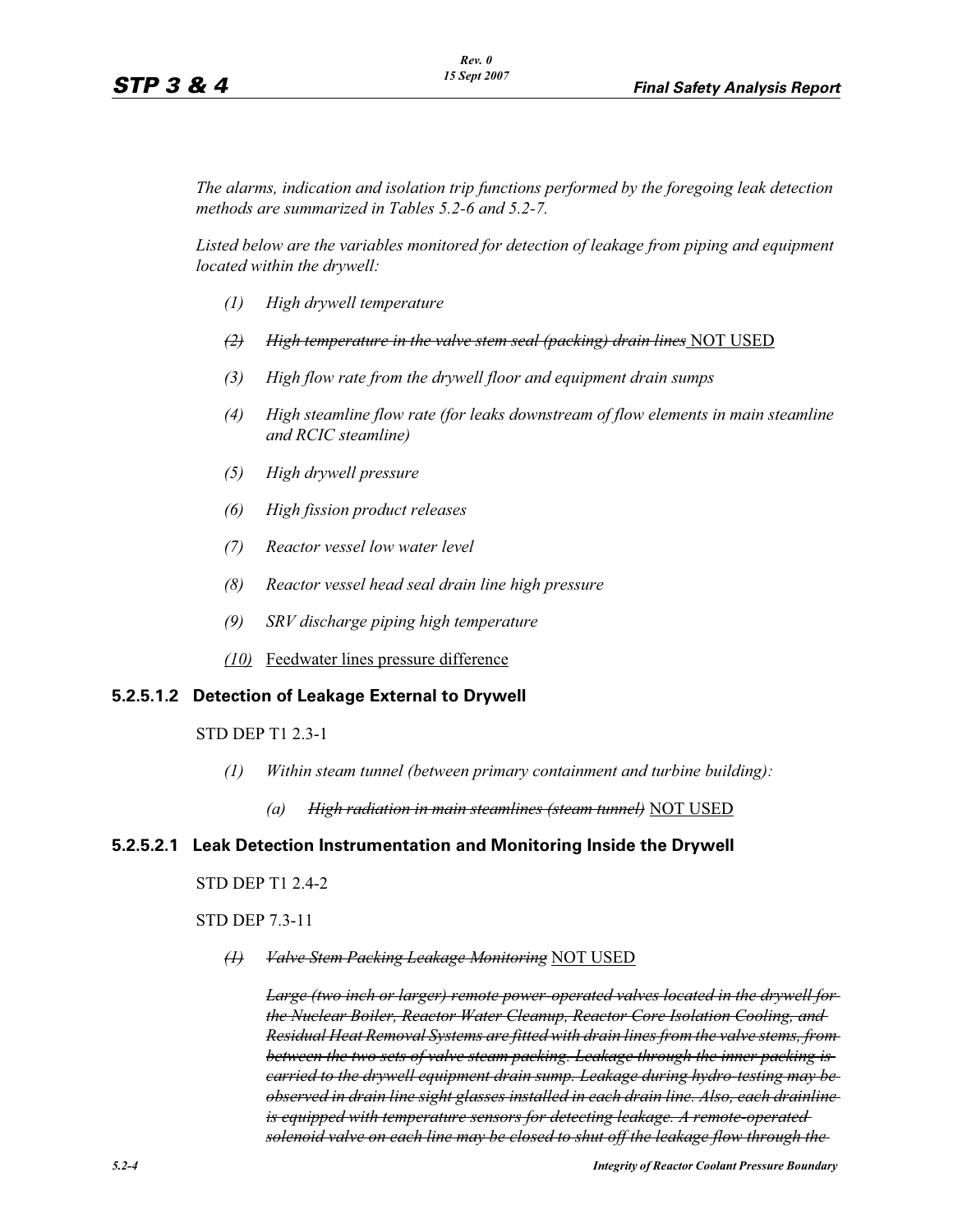*first seal in order to take advantage of the second seal, and may be used during plant operation, in conjunction with the sump instrumentation, to identify the specific process valve which is leaking.*

*(14)* Feedwater Lines Pressure Difference

The Feedwater lines are monitored for excessive pressure differences that would indicate a break has occurred in one of the lines. Four channels are provided. A confirmatory high drywell pressure signal is also needed to initiate a trip of condensate pumps.

#### **5.2.5.2.2 Leak Detection Instrumentation and Monitoring External to Drywell**

#### STD DEP T1 2.3-1

*(6) Main Steamline Radiation Monitoring* NOT USED.

*Main steamline radiation is monitored by gamma sensitive radiation monitors of the Process Radiation Monitoring System (PRMS). The PRMS provide four divisional channel trip signals to the LDS to close all MSIVs and the MSL drain valves upon detection of high radiation in the main steamline tunnel area. A reactor trip (scram) is also initiated by the same PRMS channel trip signals. The PRMS trip signals are also used to shutdown the main condenser mechanical vacuum pump and isolate its discharge line. The detectors are geometrically arranged to detect significant increases in radiation level with any number of main steamlines in operation. Control room indications and alarms are provided by the PRM System.RCIC Steamline Pressure Monitors.* 

#### **5.2.5.4.1 Total Leakage Rate**

STD DEP 7.3-12

*The total reactor coolant leakage rate consists of all leakage (identified and unidentified) that flows to the drywell floor drain and equipment drain sumps. The total leakage rate limit is well within the makeup capability of the RCIC System (182 m3/h). The total reactor coolant leakage rate limit is established at 95* 114 *liters/min. The identified and unidentified leakage rate limits are established at 95 liters/min and 3.785 liters/min, respectively.*

*The total leakage rate limit is established low enough to prevent overflow of the sumps. The equipment drain sumps and the floor drain sumps, which collect all leakage, are each pumped out by two 10 m3 /h pumps.*

*If either the total or unidentified leak rate limit is exceeded, an orderly shutdown shall be initiated and the reactor shall be placed in a cold shutdown condition within 24* 36 *hours.*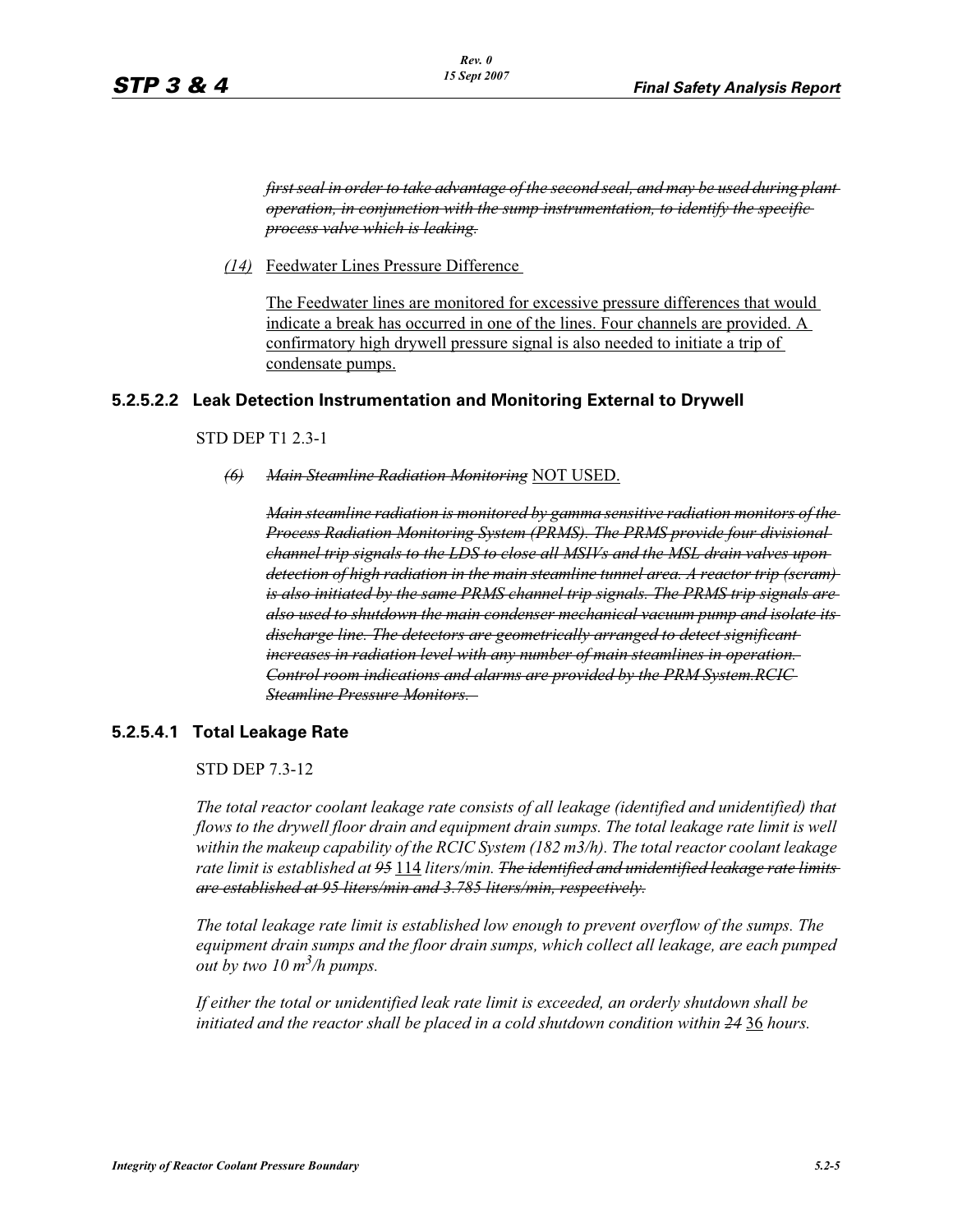# **5.2.5.5.1 Unidentified Leakage Rate**

#### STD DEP 7.3-12

*The unidentified leakage rate is the portion of the total leakage rate received in the drywell sumps that is not identified as previously described. A threat of significant compromise to the nuclear system process barrier exists if the barrier contains a crack that is large enough to propagate rapidly (critical crack length). The unidentified leakage rate limit must be low because of the possibility that most of the unidentified leakage rate might be emitted from a single crack* break *in the nuclear system process barrier.*

*An allowance for leakage that does not compromise barrier integrity and is not identifiable is established for normal plant operation.*

*The unidentified leakage rate limit is established at 3.785* 19 *liters/min to allow time for corrective action before the process barrier could be significantly compromised. This unidentified leakage rate is a small fraction of the calculated flow from a critical crack in a primary system pipe (Appendix 3E).*

## **5.2.5.5.2 Margins of Safety**

#### STD DEP 7.3-12

*The margins of safety for a detectable flaw to reach critical size are presented in Subsection 5.2.5.5.3. Figure 3E-22 shows general relationships between crack length, leak rate, stress, and line size using mathematical models.*

#### **5.2.5.9 Regulatory Guide 1.45: Compliance**

#### STD DEP 7.3-12

*The Limiting unidentified leakage to 3.785* 19 *liters/min and identified* total *leakage to 95* 114 *liters/min satisfies Position C.9.*

## **5.2.6 COL License Information**

#### **5.2.6.1 Conversion of Indications**

The following site-specific supplement addresses COL License Information Item 5.1.

Surveillance procedures convert the drywell leakage indications into a common leakage equivalent for unidentified and identified leakage to ensure that leakage requirements in the Technical Specifications are met. The surveillance procedure measures levels in various leakage collection tanks over prescribed time frames and converts these levels into a leakage rate.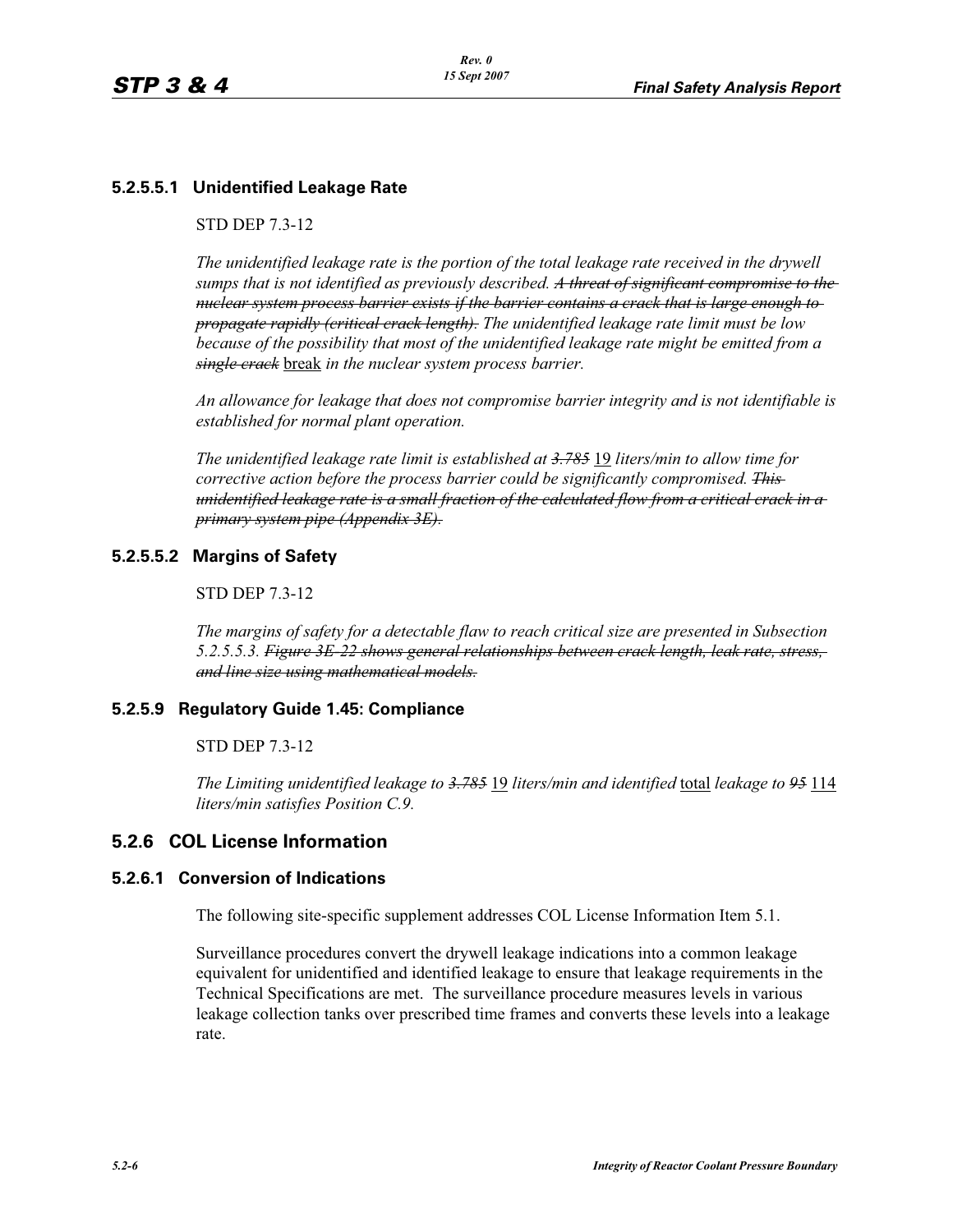## **5.2.6.2 Plant-Specific ISI/PSI**

The following standard supplement address COL License Information Item 5.2.

The ISI/PSI program shall include reference to code edition and addenda of ASME Code section XI that will be used for selecting of components for examinations, list of components subject to examination, a description of the components exempted from examination by applicable code, and isometric drawings used for examination. NRC requirements for performance demonstration of ultrasonic examination of reactor pressure vessels for preservice and inservice inspections, once addressed by Regulatory Guide 1.150 will be conducted in accordance with ASME Section XI, Appendix VIII as required by 10 CFR 50.55a. This COL License Information Item is addressed by the commitment to provide a comprehensive PSI and ISI program plan to the NRC at least 12 months prior to respective unit commercial power operation as discussed in Subsection 6.6.9.1. (COM 6.6-1)

#### **5.2.6.3 Reactor Vessel Water Level Instrumentation**

The following standard supplement addresses COL License Information Item 5.3.

The Reactor Vessel Water Level Instrumentation backfill water flow is supplied from the Control Rod Drive (CRD) system to the reactor water level instrumentation leg to prevent potential formation of gas pocket (large bubbles) in the reference leg. The impact of noncondensable gases on the accuracy of reactor vessel level measurements is considered in the system design. The CRD system provides a process flow of approximately 4 L/min and is based on the results of BWR Owners Group testing in response to NRC Bulletin 93-03. This flow value is confirmed during preoperational testing in accordance with FSAR Subsection 14.2.12.16(3)(d).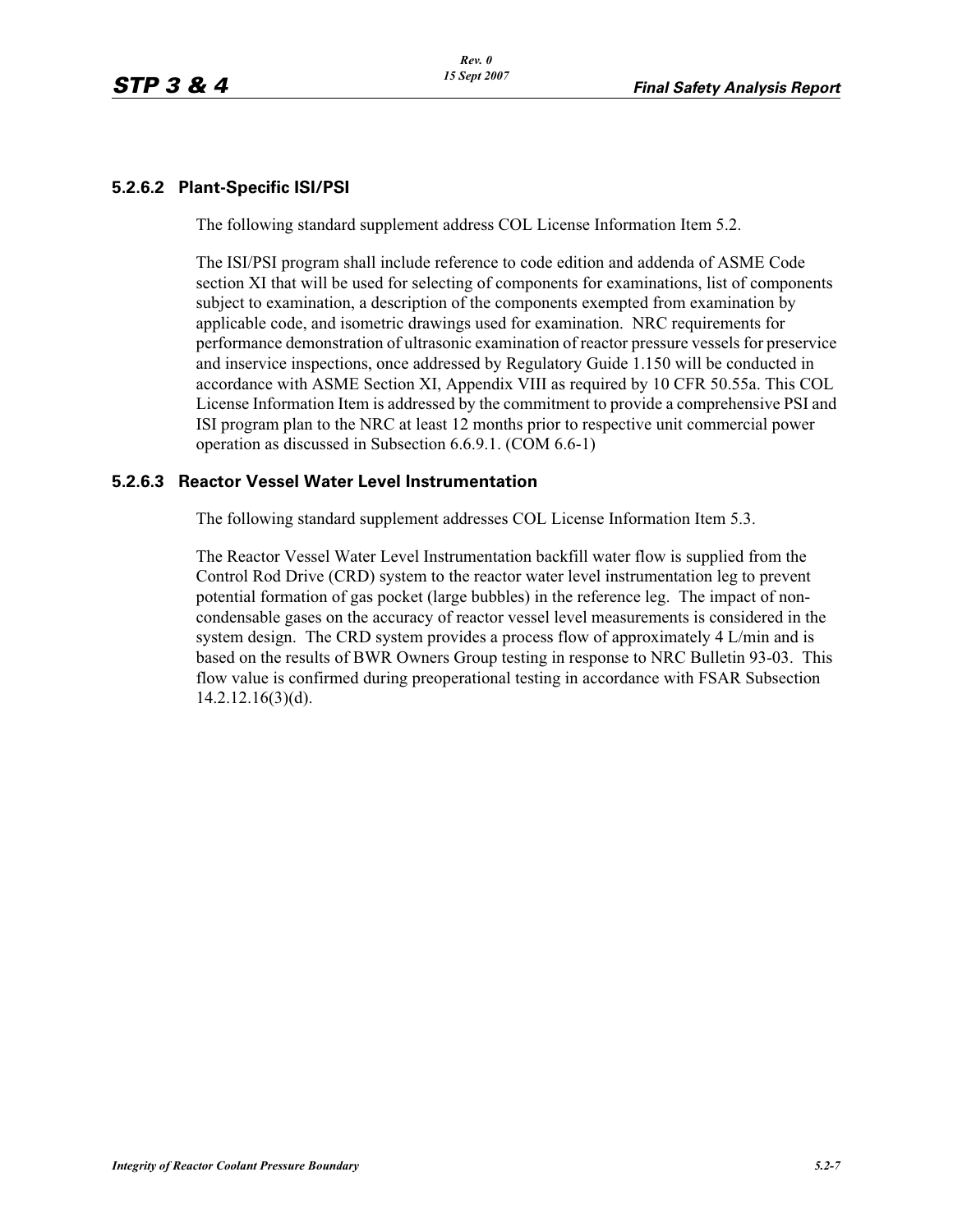| <b>Number</b>         | <b>Title</b> | <b>Applicable Equipment</b>       | <b>Remarks</b>                                |
|-----------------------|--------------|-----------------------------------|-----------------------------------------------|
| $IN-60-5$             | (33)         | <b>Core Support</b>               | Accepted per RG 1.84                          |
| $IN - 71 - 15$        | (1)          | Component Support]*               | Accepted per RG 4.85 1.84                     |
| $IN - 71 - 17$        | (1)          | <b>Component Support]*</b>        | Accepted per RG 1.84                          |
| $IN-122-2$            | (2)          | Piping]*                          | Accepted per RG 1.84                          |
| $IN-247$              | (3)          | Component Support]*               | Accepted per RG 1.84                          |
| IN-249-9<br>[N-249-14 | (4)          | Component Support]*               | Conditionally Accepted per<br>RG 4.85 1.84    |
| $IN-309-1$            | (5)          | Component Support]*               | Accepted per RG 1.84                          |
| $IN-313$              | (6)          | Piping]*                          | Accepted per RG 1.84                          |
| $IN-316$              | (7)          | Piping]*                          | Accepted per RG 1.84                          |
| IN-318-3<br>[N-318-5  | (8)          | Piping]*                          | <b>Conditionally Accepted per</b><br>RG 1.84  |
| $IN-319$              | (9)          | Piping]*                          | Accepted per RG 1.84                          |
| $IN-319-3$            | (9)          | Piping]*                          | Accepted per RG 1.84                          |
| $IN-391-2$            | (10)         | Piping]*                          | Accepted per RG 1.84                          |
| $IN-392-3$            | (11)         | Piping]*                          | Accepted per RG 1.84                          |
| $IN-393$              | (12)         | Piping]*                          | Accepted per RG 1.84                          |
| $IN-411-1$            | (13)         | Piping]*                          | Conditionally Accepted per<br>RG 1.84         |
| $IN-414$              | (14)         | Component Support]*               | Accepted per RG 1.84                          |
| $IN-430$              | (15)         | Component Support]*               | Accepted per RG 1.84                          |
| N-236-1               | (16)         | Containment                       | <b>Conditionally Accepted Per</b><br>RG 1.147 |
| N-307-1<br>N-307-2    | (17)         | <b>RPV Studs</b>                  | Accepted per RG 1.147                         |
| $N-416-3$             | (20)         | Piping                            | Accepted Per RG 1.147                         |
| N-432                 | (21)         | Class 1 Components                | Accepted Per RG 1.147                         |
| $N-435-1$             | (22)         | Class 2 Vessels                   | Accepted Per RG 1.147                         |
| N-457                 | (23)         | <b>Bolt and Studs</b>             | Accepted Per RG 1.147                         |
| $N-463-1$             | (24)         | Piping                            | Accepted Per RG 1.147                         |
| N-460                 | (25)         | Class 1 & 2 Components and Piping | Accepted Per RG 1.147                         |
| N-472                 | (26)         | Pumps                             | Accepted Per RG 1.147                         |

## **Table 5.2-1 Reactor Coolant Pressure Boundary Components Applicable Code Cases**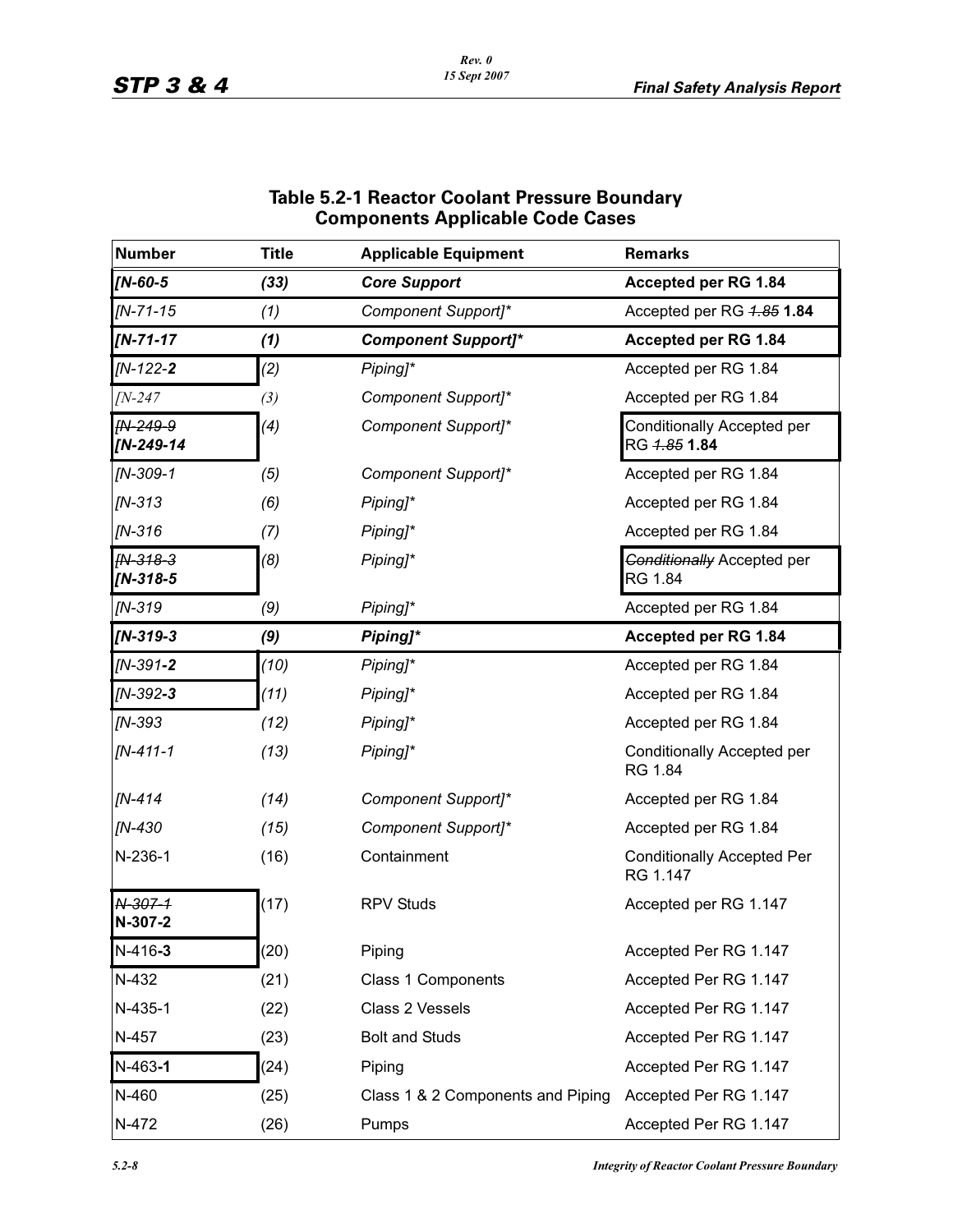| <b>Table 5.2-1 Reactor Coolant Pressure Boundary</b> |  |
|------------------------------------------------------|--|
| <b>Components Applicable Code Cases (Continued)</b>  |  |

| Number        | <b>Title</b> | <b>Applicable Equipment</b>                                          | <b>Remarks</b>                         |  |  |  |  |  |
|---------------|--------------|----------------------------------------------------------------------|----------------------------------------|--|--|--|--|--|
| [N-476]       | (26a)        | Component Support <sub>1</sub> *                                     | <b>Accepted per RG 1.84</b>            |  |  |  |  |  |
| $N-479-1$     | (27)         | Main Steam System                                                    | Not Listed in<br>Accepted per RG 1.147 |  |  |  |  |  |
| N-491         | (28)         | <b>Component Supports</b>                                            | Not Listed in<br>Accepted per RG 1.147 |  |  |  |  |  |
| N-496         | (29)         | <b>Bolts and Studs</b>                                               | Not Listed in<br>Accepted per RG 1.147 |  |  |  |  |  |
| N-580-1       | (30)         | <b>RPV, Reactor Internals, etc.</b>                                  | Accepted per RG 1.84                   |  |  |  |  |  |
| <b>IN-608</b> | (31)         | <b>Use of Applicable Code Edition</b><br>and Addenda, NCA-1140(a)(2) | Accepted per RG 1.84                   |  |  |  |  |  |
| N-613-1       | (32)         | <b>Reactor Vessel</b>                                                | Accepted per RG 1.147                  |  |  |  |  |  |
| N-632         | (34)         | <b>Containment</b>                                                   | Accepted per RG 1.84                   |  |  |  |  |  |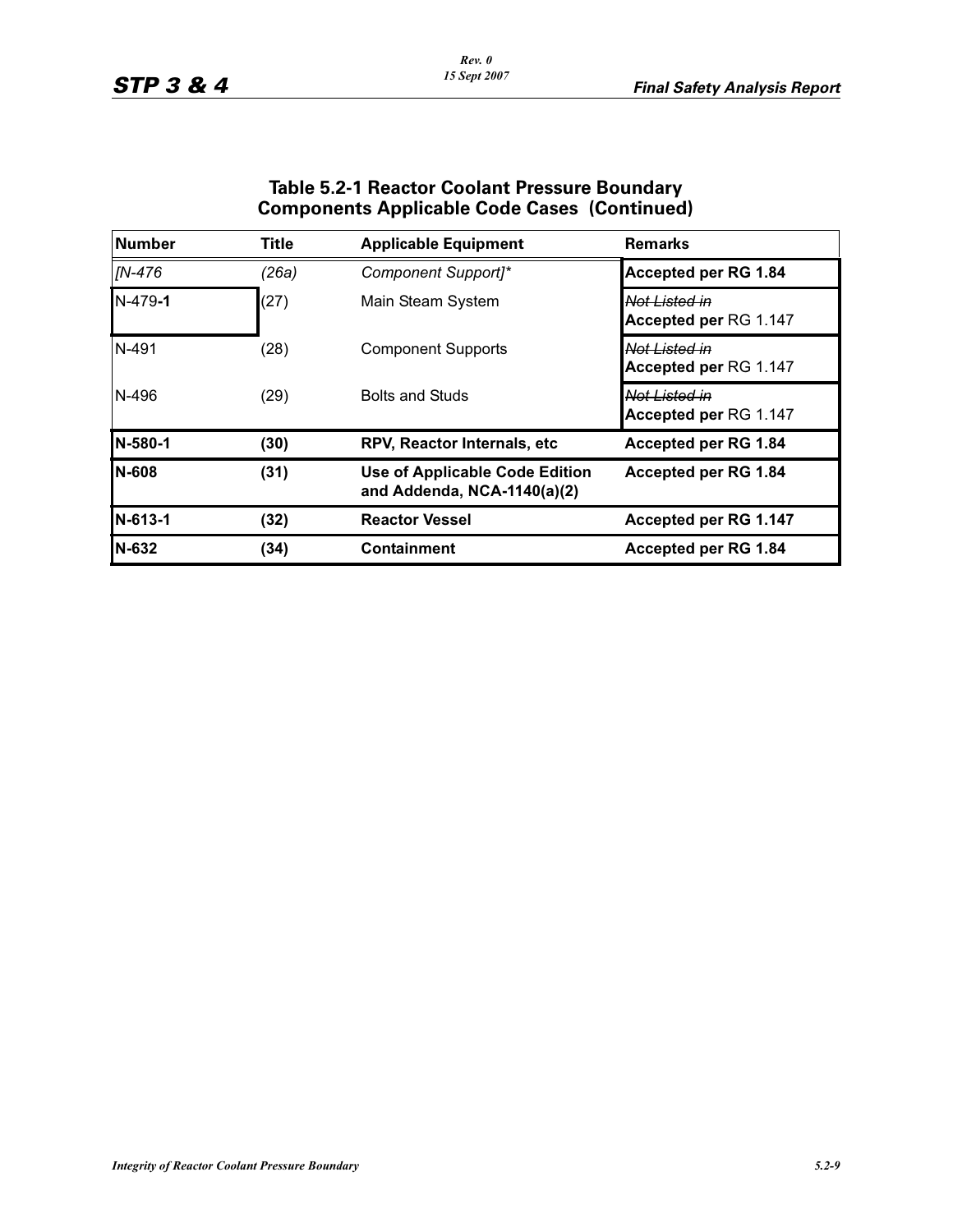## **Table 5.2-1a Reactor Coolant Pressure Boundary Components Applicable Code Cases (Continued)**

| (30) | Use of Alloy 600 (UNS N066000) with Columbium added, Section III, Div. 1 (SC III File #N96-<br>44) (MC97-86)                                                                 |
|------|------------------------------------------------------------------------------------------------------------------------------------------------------------------------------|
| (31) | Applicable Code Edition and Addenda, NCA-1140(a)(2), Section III, Division 1                                                                                                 |
| (32) | UT Exam of Penetration Nozzles in Vessels, Category B-D, Item Nos. B3.10 and B3.90,<br>Reactor Nozzle to Vessel Welds, Figs. IWB 2500-7(a), (b), (c), Section XI, Division 1 |
| (33) | Material for Core Support Structures, Section III, Division 1                                                                                                                |
| (34) | Use of ASTM A 572, Grades 50 and 65 for Structural Attachments to Class CC Containment<br>Liners, Section III, Division 2.                                                   |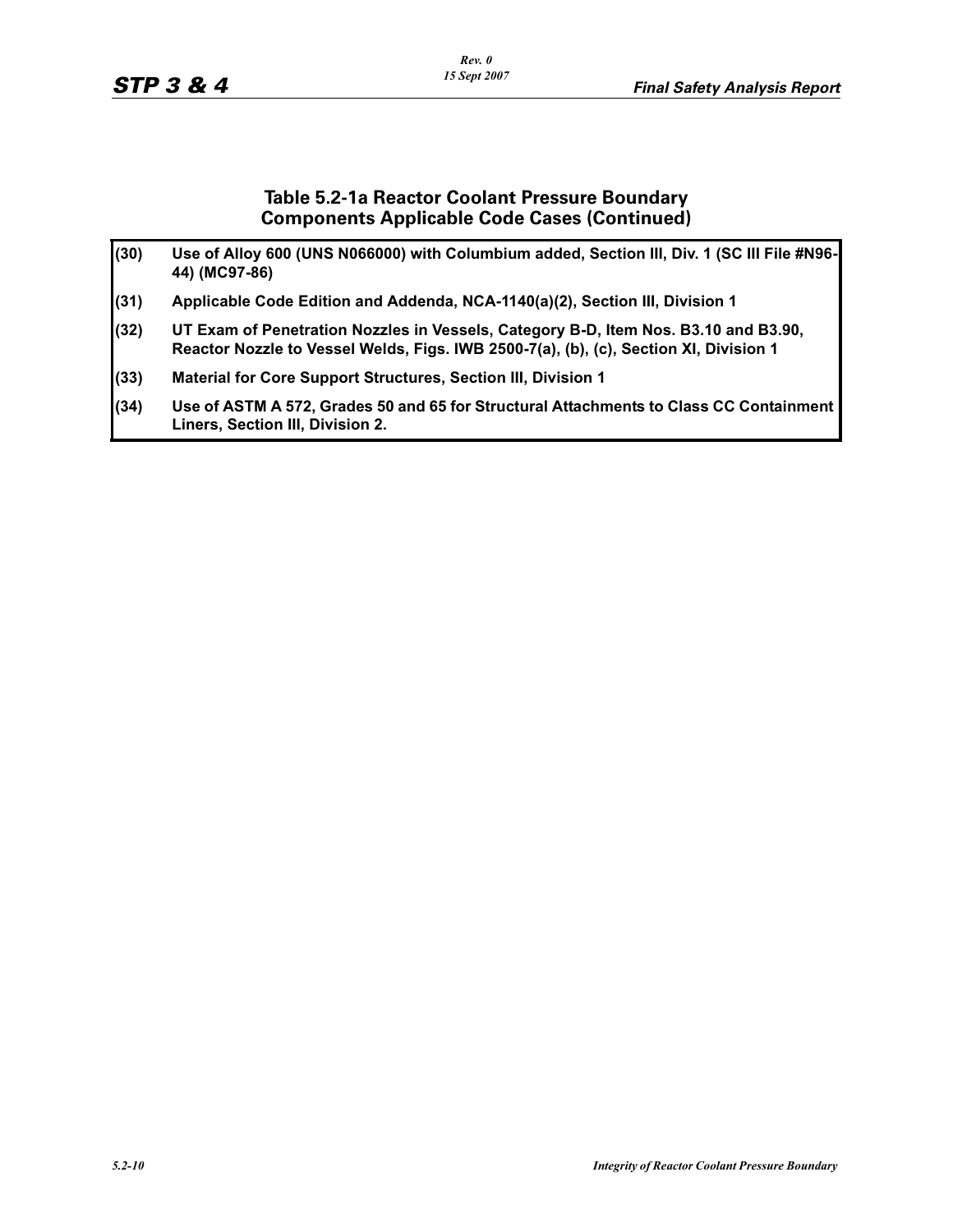| Number of<br>Valves <sup>*</sup> | <b>Spring Set Pressure</b><br>(MPaG) | <b>ASME Rated Capacity at</b><br>103% Spring Set Pressure<br>(kg/h each) | <b>Relief Pressure Set</b><br><b>Pressure (MPaG)</b> |
|----------------------------------|--------------------------------------|--------------------------------------------------------------------------|------------------------------------------------------|
|                                  | 7.92800                              | 395,000 398,725                                                          | <del>7.51</del> 7.58                                 |
|                                  | 7.92800                              | $395,000$ 398,725                                                        | 7.58 7.65                                            |
| $\overline{4}$                   | 7.99807                              | <del>399,000</del> 402,121                                               | <del>7.65</del> 7.72                                 |
| $\overline{4}$                   | 8.068.14                             | 402,000 405,516                                                          | 7.72 7.79                                            |
| $\overline{4}$                   | 8.138.20                             | 406,000 408,912                                                          | 7.79 7.86                                            |
| 4                                | 8.208.27                             | 409,000 412,307                                                          | <del>7.85</del> 7.93                                 |

# **Table 5.2-3 Nuclear System Safety/Relief Valve Setpoints Set Pressures and Capacities**

\* Eight of the SRVs serve in the automatic depressurization function.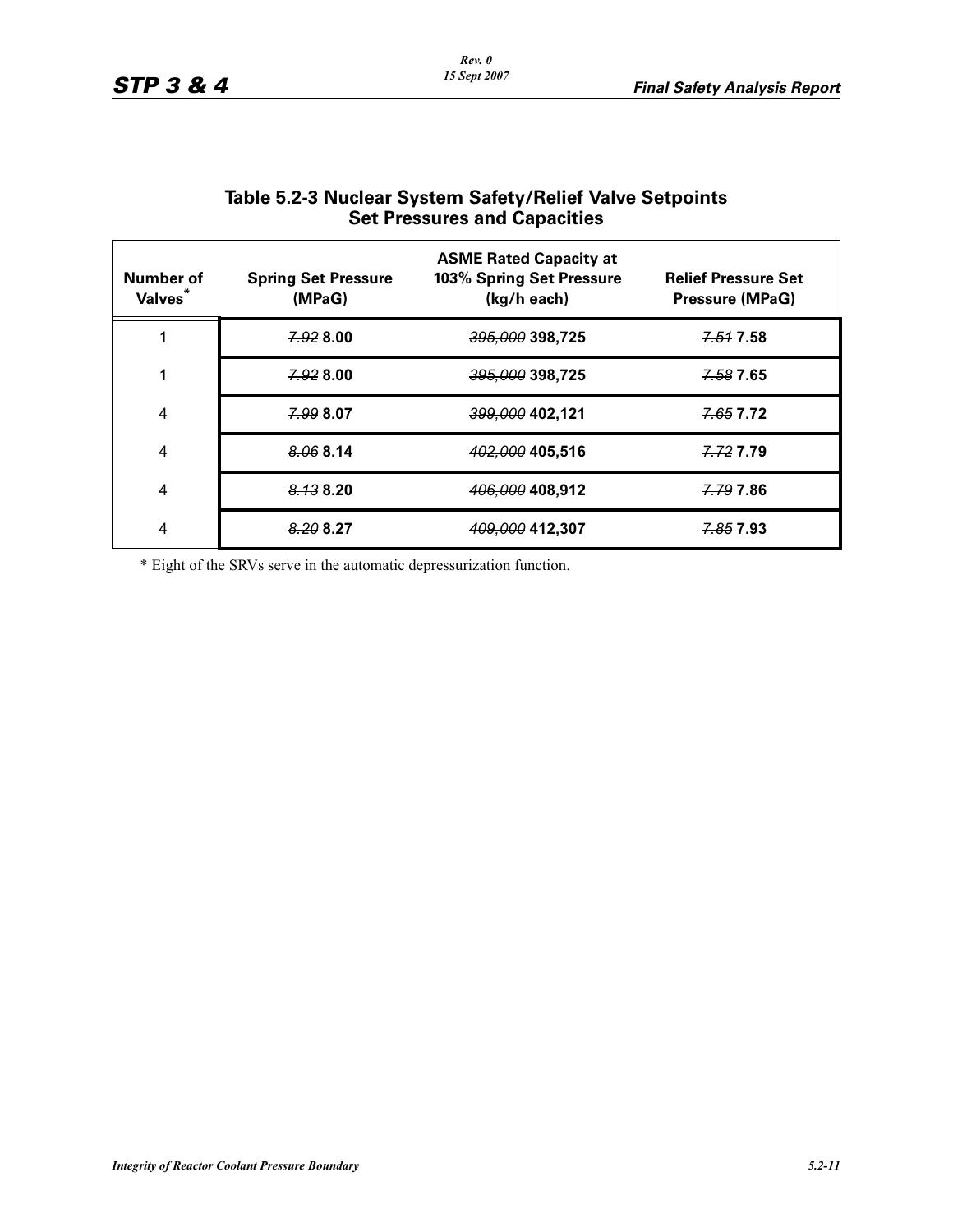| <b>Component</b>                      | Form                            | <b>Material</b>                                                                | <b>Specification</b><br>(ASTM/ASME)                                                     |
|---------------------------------------|---------------------------------|--------------------------------------------------------------------------------|-----------------------------------------------------------------------------------------|
| <b>Main Steam Isolation Valves</b>    |                                 |                                                                                |                                                                                         |
| Valve Body                            | Cast                            | Carbon steel                                                                   | SA352 LCB                                                                               |
| Cover                                 | Forged                          | <b>Carbon Steel</b>                                                            | <b>SA350LF2</b>                                                                         |
| Poppet                                | Forged                          | <b>Carbon Steel</b>                                                            | <b>SA350LF2</b>                                                                         |
| Valve stem                            | Rod                             | <b>17-4 ph Precipitation</b><br><b>Hardened Stainless</b><br><b>Steel</b>      | SA 564 630 (H1100)                                                                      |
| Body bolt                             | <b>Bolting</b>                  | Low-Alloy steel                                                                | SA 540 B23 CL4 or 5                                                                     |
| Hex nuts                              | <b>Bolting Nuts</b>             | Low-Alloy steel                                                                | SA 194 GR7                                                                              |
| Main Steam Safety/Relief Valve        |                                 |                                                                                |                                                                                         |
| <b>Body</b>                           | Forging or<br>Casting           | Carbon steel<br>Carbon steel                                                   | ASME SA 350 LF2<br>ASME SA 352 LCB                                                      |
| Bonnet (yoke)                         | Forging or<br>Casting           | Carbon steel<br>Carbon steel                                                   | ASME SA 350 LF2<br>ASME SA 352 LCB                                                      |
| Nozzle (seat)                         | Forging or<br>Casting           | Stainless steel<br>or<br>Carbon steel                                          | ASME SA 182 Gr F316 or<br>SA351 CF3 or CF 3M<br>ASME SA 350 LF2 or<br><b>SA 352 LCB</b> |
| Body to bonnet stud                   | Bar/rod<br><b>Bolting</b>       | Low-Alloy steel                                                                | ASME SA 193 Gr B7                                                                       |
| Body to bonnet nut                    | Bar/rod-<br><b>Bolting Nuts</b> | Low-Alloy steel                                                                | ASME SA 194 Gr 7                                                                        |
| <b>Disk</b>                           | Forging<br>or Casting           | <b>Alloy steel NiGrfe</b><br>NiCrFe Alloy Stainless ASME SA 351 CF 3A<br>steel | ASME SASB 637 Gr 718                                                                    |
| Spring washer<br>&                    | Forging                         | Carbon steel                                                                   | ASME SA 105                                                                             |
| <b>Adjusting Screw</b><br>or          | <b>Bolting</b>                  | Alloy steel                                                                    | ASME SA 193 Gr B6<br>(Quenched + tempered or<br>normalized & tempered)                  |
| Setpoint adjustment assembly Forgings |                                 | Carbon and alloy steel Multiple specifications<br>parts                        |                                                                                         |

# **Table 5.2-4 Reactor Coolant Pressure Boundary Materials**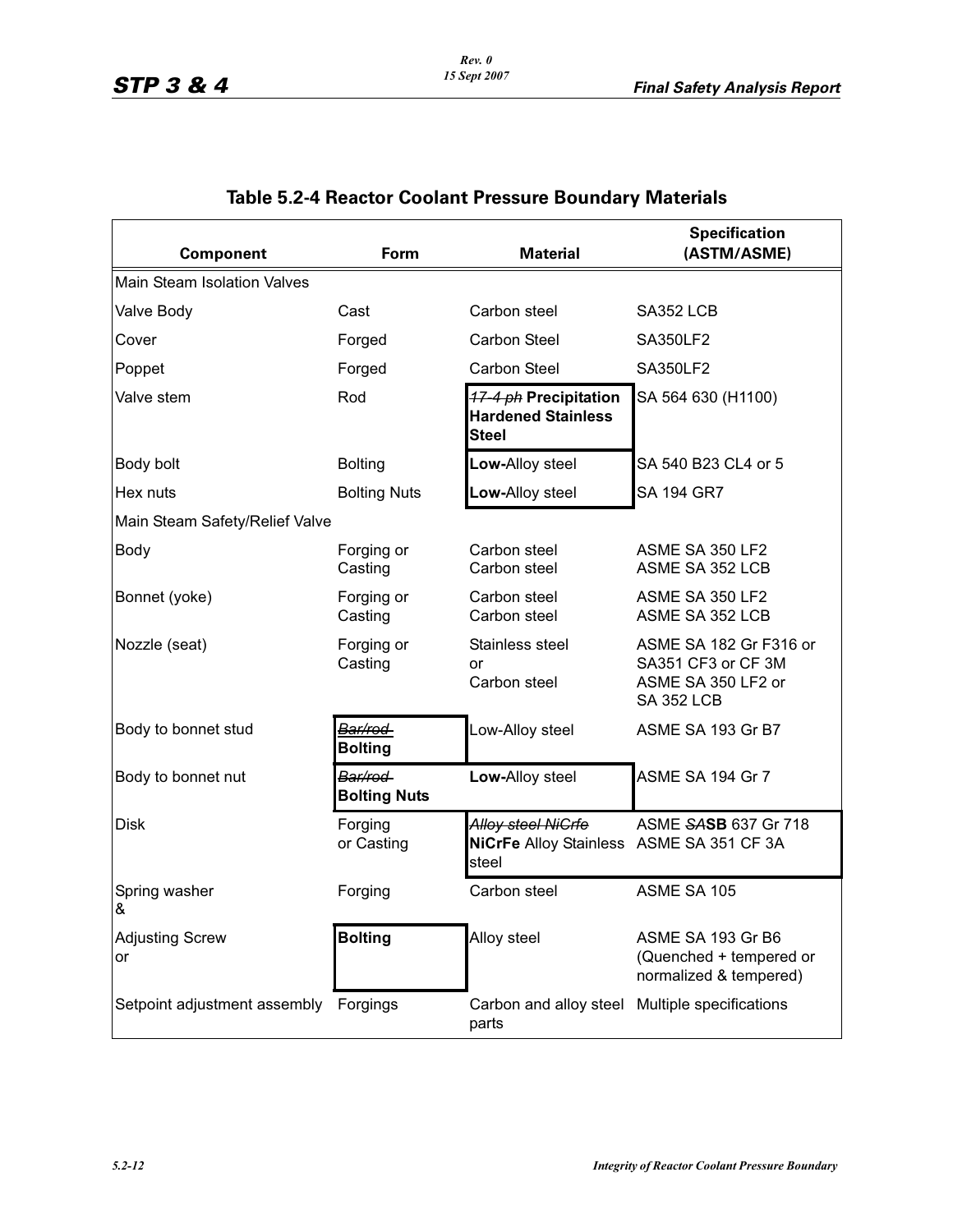# **Table 5.2-4 Reactor Coolant Pressure Boundary Materials (Continued)**

| <b>Component</b>                                                   | Form                         | <b>Material</b>                           | <b>Specification</b><br>(ASTM/ASME)                              |
|--------------------------------------------------------------------|------------------------------|-------------------------------------------|------------------------------------------------------------------|
| Spindle (stem)                                                     | Bar                          | Precipitation-hardened<br>stainless steel | ASTM A564 Type 630<br>(H 1100)                                   |
| Spring                                                             | Wire or Bellville<br>washers | <b>Steel</b><br><b>Alloy Steel</b>        | ASTM A304 Gr 4161 N<br>45 Cr Mo V67                              |
| Main Steam Piping (between RPV and the turbine stop valve)         |                              |                                           |                                                                  |
| Pipe                                                               | Seamless                     | Carbon steel                              | ASME SA 333 Gr. 6                                                |
| Contour nozzle<br>200A 10.36 MpaG                                  | Forging                      | Garbon Low-Alloy<br>steel                 | ASME SA 350 LF 2 508<br><b>Class 3</b>                           |
| large groove flange                                                | Forging                      | Carbon steel                              | <b>ASME SA 350 LF 2</b>                                          |
| 50A special nozzle                                                 | Forging                      | Carbon steel                              | ASME SA 350 LF2                                                  |
| Elbow                                                              | Seamless                     | Carbon steel                              | ASME SA 420                                                      |
| Head fitting/penetration piping Forging                            |                              | Carbon steel                              | ASME SA 350 LF2                                                  |
| Feedwater Piping (between RPV and the seismic interface restraint) |                              |                                           |                                                                  |
| Pipe                                                               | Seamless                     | Carbon steel                              | ASME SA 333 Gr. 6                                                |
| Elbow                                                              | Seamless                     | Carbon steel                              | ASME SA 420                                                      |
| Head fitting/penetration piping                                    | Forging                      | Carbon steel                              | ASME SA 350 LF2                                                  |
| Nozzle                                                             | Forging                      | Carbon steel                              | ASME SA 350 LF2                                                  |
| <b>Recirculation Pump Motor Cover</b>                              |                              |                                           |                                                                  |
| Bottom flange (cover)                                              | Forging                      | Low-Alloy steel                           | ASME SA 533 Gr. B Class 1<br>or SA 508 Class 3                   |
| Stud                                                               | <b>Bolting</b>               | Low-Alloy steel                           | ASME SA 540 CL.3 Gr.B24<br>or SA 193, B7                         |
| <b>Nut</b>                                                         | <b>Bolting Nuts</b>          | Low-Alloy steel                           | <b>ASME SA 194 Gr. 7</b>                                         |
| CRD                                                                |                              |                                           |                                                                  |
| Middle flange                                                      | Forging                      | Stainless steel                           | SA 182, F304L* or F316L*,<br>SA 182 or SA 336, F304* or<br>F316* |
| Spool piece                                                        | Forging                      | Stainless steel                           | SA 182, F304L* or F316L*,<br>SA 182 or SA 336, F304* or<br>F316* |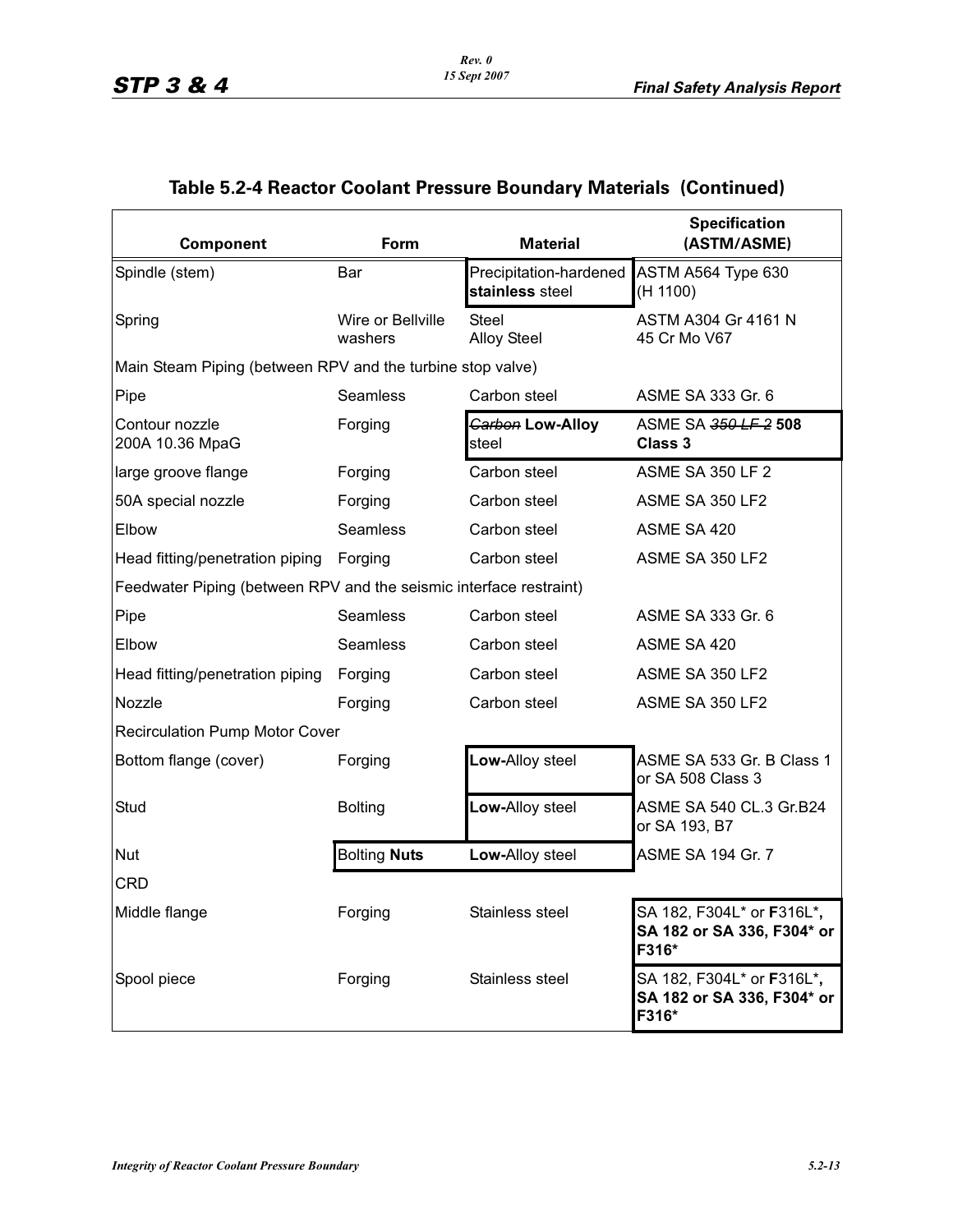# **Table 5.2-4 Reactor Coolant Pressure Boundary Materials (Continued)**

| <b>Component</b>                                        | Form               | <b>Material</b>                                     | <b>Specification</b><br>(ASTM/ASME)                                                                                                   |
|---------------------------------------------------------|--------------------|-----------------------------------------------------|---------------------------------------------------------------------------------------------------------------------------------------|
| Mounting bolts                                          | <b>Bar Bolting</b> | Low-Alloy steel                                     | SA 194 SA 193, B7                                                                                                                     |
| Seal housing                                            | Forging            | Stainless steel                                     | SA 182, F304L* or F316L*,<br>SA 182 or SA 336, F304* or<br>F316*                                                                      |
| Seal housing nut                                        | Bar                | Precipitation<br><b>Hardened Stainless</b><br>steel | SA 564, 47-4PH 630(H1100)                                                                                                             |
| <b>Reactor Pressure Vessel</b>                          |                    |                                                     |                                                                                                                                       |
| <b>Shells and Heads</b>                                 | Plate              | Low-Alloy steel Mn-<br>1/2 Mo-1/2 Ni                | SA-533, Type B, Class 1                                                                                                               |
|                                                         | Forging            | 34 Ni-1/2 Mo-Cr-V-<br>Low alloy steel               | SA-508, Class 3                                                                                                                       |
| Shell and Head<br>Flange                                | Forging            | 34 Ni-1/2 Mo-Cr-V<br>Low alloy steel                | <b>SA-508 Class 3</b>                                                                                                                 |
| Flanged<br><b>Nozzles</b>                               | Forging            | $G-S+$<br>Low alloy steel                           | <b>SA-508 Class 3</b>                                                                                                                 |
| <b>Drain Nozzles</b>                                    | Forging            | $G-S+$<br>Carbon steel or<br><b>Stainless steel</b> | SA-508 Class 1 or SA 182,<br>F316L* or F316*<br>SA-336, F316*                                                                         |
| Appurtenances/Instrumentation Forging<br><b>Nozzles</b> |                    | Cr-Ni-Mo<br>Stainless steel                         | SA-182, Grade F316L* or<br><del>F316<sup>†</sup></del> F316* or SA-336,<br><del>Class F316L* or F316<sup>‡</sup></del><br>Class F316* |
|                                                         | Bar, Smls. Pipe    | Ni-Cr-Fe<br>(UNS N06600)                            | <del>SB 166<sup>≢</sup> or SB 167<sup>≢</sup> Code</del><br><b>Case N-580-1</b>                                                       |
| <b>Stub Tubes</b>                                       | Forging            | Ni-Cr-Fe<br>(UNS N06600)                            | <del>SB 564<sup>≢</sup> Code Case N-580-</del><br>1                                                                                   |
|                                                         | Bar, Smls. Pipe    | Ni-Cr-Fe<br>(UNS N06600)                            | <del>SB-166<sup>‡</sup> or SB-167<sup>≢</sup> Code</del><br><b>Case N-580-1</b>                                                       |

\* Carbon content is maximum 0.020%.

*† Carbon content is maximum 0.020% and nitrogen from 0.060 to 0.120%.*

*‡ Added niobium content is 1 to 4%.*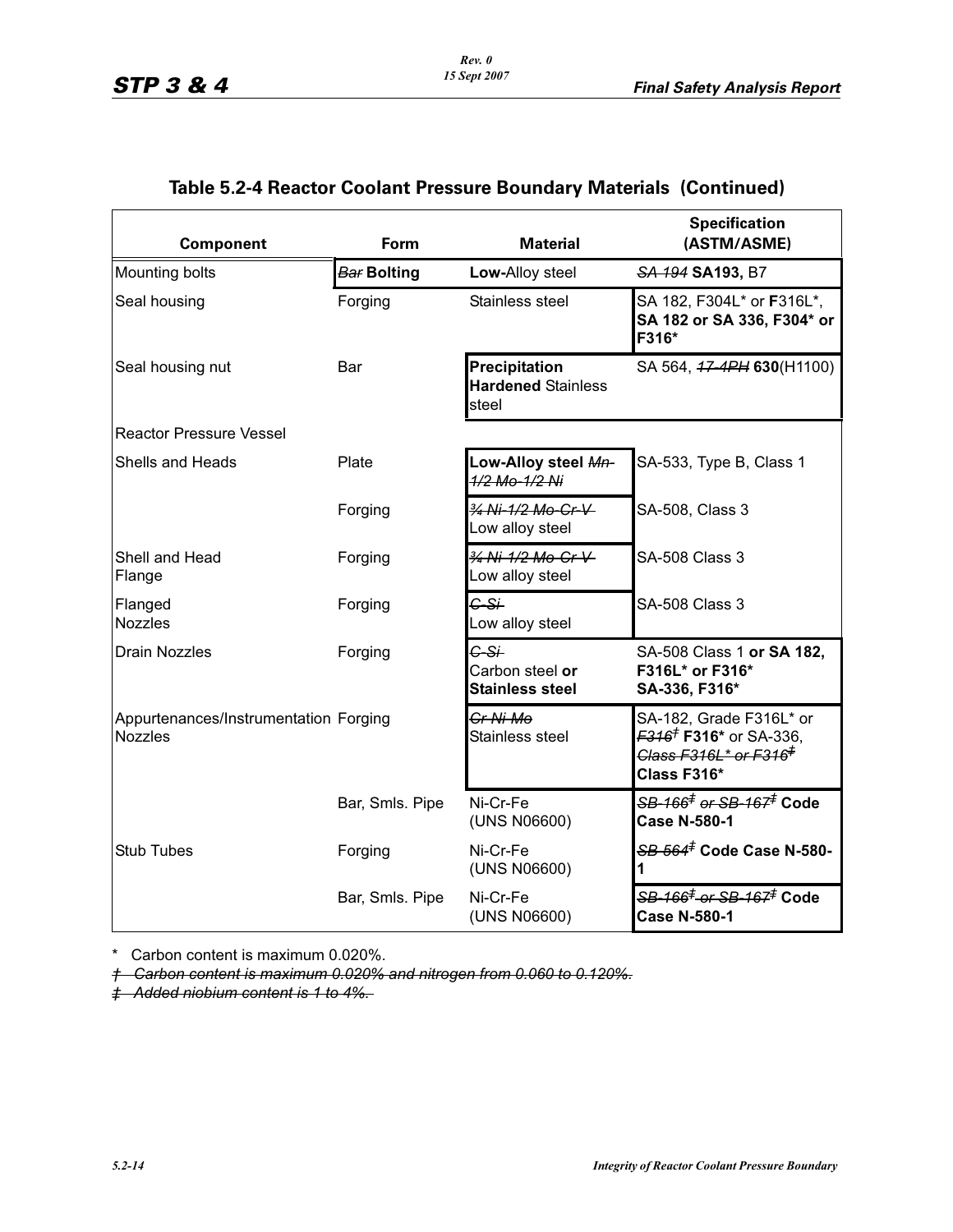|                                    | <b>FW Line Pressure Difference</b>                            |                               |                             |                    |                          |                 |                           |                             |                                  |                                  |                          |                           |                                |                          |                              |                 | $\boldsymbol{\times}$              |
|------------------------------------|---------------------------------------------------------------|-------------------------------|-----------------------------|--------------------|--------------------------|-----------------|---------------------------|-----------------------------|----------------------------------|----------------------------------|--------------------------|---------------------------|--------------------------------|--------------------------|------------------------------|-----------------|------------------------------------|
|                                    | F/H Exhaust Air Rad High                                      |                               |                             |                    |                          |                 |                           |                             |                                  |                                  |                          |                           | $\times$                       |                          | $\times$ $\times$            |                 |                                    |
|                                    | R/B HVAC Exhaust Air Rad High                                 |                               |                             |                    |                          |                 |                           |                             |                                  |                                  |                          |                           | $\times$                       |                          | $\times$ $\times$            |                 |                                    |
|                                    | HCW Drain Line Radiation High                                 |                               |                             |                    |                          |                 |                           |                             |                                  | $\times$                         |                          |                           |                                |                          |                              |                 |                                    |
|                                    | LCW Drain Line Radiation High                                 |                               |                             |                    |                          |                 |                           |                             | $\times$                         |                                  |                          |                           |                                |                          |                              |                 |                                    |
|                                    | SLCS Punna Bunning                                            |                               | $\times$                    |                    |                          |                 |                           |                             |                                  |                                  |                          |                           |                                |                          |                              |                 |                                    |
|                                    | CUW Differential Flow High                                    |                               | $\times$                    |                    |                          |                 |                           |                             |                                  |                                  |                          |                           |                                |                          |                              |                 |                                    |
|                                    | dgiH qmeT senA qiup3 WUO                                      |                               | $\times$                    |                    |                          |                 |                           |                             |                                  |                                  |                          |                           |                                |                          |                              |                 |                                    |
|                                    | RCIC Vent Exhaust Press High                                  |                               |                             |                    | $\times$                 |                 |                           |                             |                                  |                                  |                          |                           |                                |                          |                              |                 |                                    |
|                                    | RCIC SL Flow Rate High                                        |                               |                             |                    | $\times$                 |                 |                           |                             |                                  |                                  |                          |                           |                                |                          |                              |                 |                                    |
| <b>Monitored Process Variables</b> | <b>RCIC SL Pressure Low</b>                                   |                               |                             |                    | $\times$                 |                 |                           |                             |                                  |                                  |                          |                           |                                |                          |                              |                 |                                    |
|                                    | RCIC Equip Area Temp High                                     |                               |                             |                    | $\times$                 |                 |                           |                             |                                  |                                  |                          |                           |                                |                          |                              |                 |                                    |
|                                    | ngiH qmeT senA qiup3 AHR                                      |                               |                             | $\times$           |                          |                 |                           |                             |                                  |                                  |                          |                           |                                |                          |                              |                 |                                    |
|                                    | Drywell Pressure High                                         |                               |                             |                    |                          |                 |                           |                             |                                  |                                  |                          |                           |                                |                          |                              |                 | ×                                  |
|                                    | Main Condenser Vacuum Low                                     |                               |                             |                    |                          |                 |                           |                             |                                  |                                  |                          |                           |                                |                          |                              |                 |                                    |
|                                    | AllTurbine Area Amb. Temp High                                |                               |                             |                    |                          |                 |                           |                             |                                  |                                  |                          |                           |                                |                          |                              |                 |                                    |
|                                    | A MSL Tunnel Amb Homp High                                    |                               |                             |                    |                          |                 |                           |                             |                                  |                                  |                          |                           |                                |                          |                              |                 |                                    |
| and Isolation Function vs.         | ж <del>жән иорерген әніди</del>                               |                               |                             |                    |                          |                 |                           |                             |                                  |                                  |                          |                           |                                |                          |                              |                 |                                    |
|                                    | <b>XINSL FIOW Rate High</b>                                   |                               |                             |                    |                          |                 |                           |                             |                                  |                                  |                          |                           |                                |                          |                              |                 |                                    |
|                                    | Reactor Pressure High                                         |                               | $\dot{\times}$ $\times$     |                    |                          |                 |                           |                             |                                  |                                  |                          |                           |                                |                          |                              |                 |                                    |
| <b>Ichi</b>                        | woJ seard JS talni enidtuT  X                                 |                               |                             |                    |                          |                 |                           |                             |                                  |                                  |                          |                           |                                |                          |                              |                 |                                    |
|                                    | Reactor Water Level<br>LOW                                    | $-1.5$                        | $\overline{C}$              | ്വ                 |                          | $\mathfrak{L}$  |                           |                             |                                  | ്                                |                          | $\overline{\mathbb{Z}}$   | ്വ                             | $\mathfrak{L}$           | $\overline{3}$               | $\mathfrak{L}$  |                                    |
| Table 5.2-6 LDS Cor                | Monitored<br>Variables<br>solation Functions<br>LDS Control & | MSIVs & MSL Drain Line Valves | CUW Process Lines Isolation | RHR S/C PCV Valves | RCIC Steamline Isolation | ATIP Withdrawal | DW RAD Sampling Isolation | SPCU Process Line Isolation | DW LCW Sump Drain Line Isolation | DW HCW Sump Drain Line Isolation | RCW PCV Valves Isolation | HNCW PCV Valves Isolation | AC System P&V Valves Isolation | FCS PCV Valves Isolation | R/B HVAC Air Ducts Isolation | SGTS Initiation | Condensate Pump Trip <sup>**</sup> |

*Rev. 0 15 Sept 2007*

Head spray valve only<br>Both signals must be present *Head spray valve only*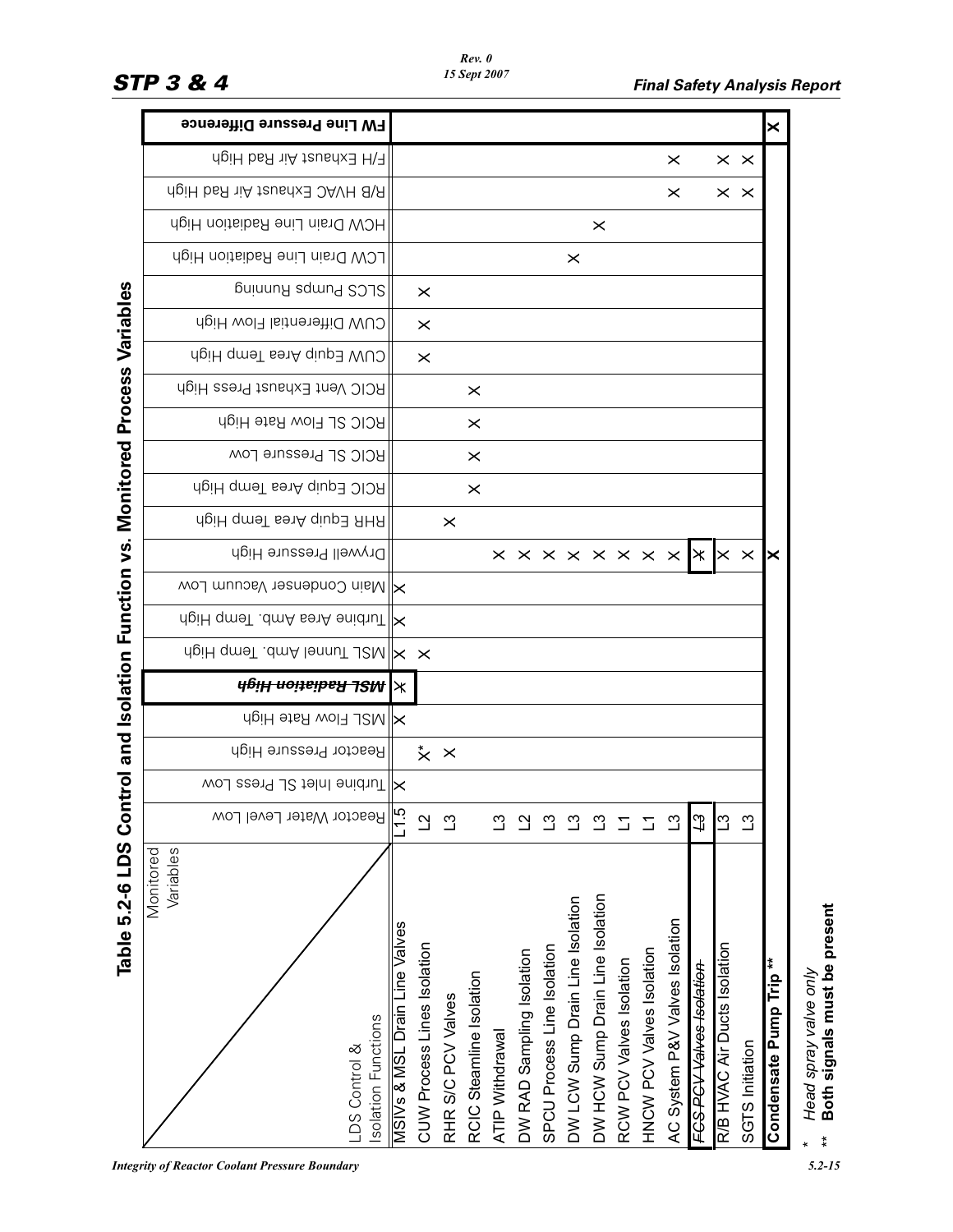# *STP 3 & 4 Final Safety Analysis Report*

| Pressure High<br>Feedwater Line Differential |                         |                       |                   |                  |           |                   |                  | X<br>$\overline{\mathsf{X}}$ |                     |                                    |                       |                        |           |
|----------------------------------------------|-------------------------|-----------------------|-------------------|------------------|-----------|-------------------|------------------|------------------------------|---------------------|------------------------------------|-----------------------|------------------------|-----------|
| Inter-System Leakage (Radiation) High        |                         |                       |                   |                  | $\otimes$ |                   |                  | $\oslash$                    | $\otimes$           |                                    |                       |                        | $\oslash$ |
| <del>MSL Tunnol Radiation High</del>         |                         | X                     |                   |                  |           |                   |                  |                              |                     |                                    |                       |                        |           |
| CUW Differential Flow High                   |                         |                       |                   |                  |           |                   |                  | X                            |                     |                                    |                       |                        |           |
| Equip Areas Ambient or Diff Temp High        |                         | $\pmb{\times}$        | X                 | X                | X         | X                 |                  | X                            |                     |                                    |                       |                        |           |
| MSL Tunnel or TB Ambient Area Temp High      |                         | X                     |                   |                  |           |                   |                  | X<br>X                       |                     |                                    |                       |                        |           |
| Steamline Flow High<br><b>MSL or RCIC</b>    | $\overline{\mathsf{x}}$ | X<br>X                | X                 |                  |           |                   |                  |                              |                     |                                    |                       |                        |           |
| DW Air Cooler Condensate Flow High           | $\overline{\sf x}$      | X                     |                   | X                |           | X                 | X                | X                            | X                   |                                    |                       |                        |           |
| Eq/FI Drain Sump High Flow<br><b>RB</b>      |                         | X                     | X                 | X                | X         | X                 |                  | X<br>X                       |                     |                                    |                       | X                      | X         |
| Vessel Head Flange Seal Pressure High        |                         |                       |                   |                  |           |                   |                  |                              |                     | X.                                 |                       |                        |           |
| SRV Discharge Line Temperature High          | $\overline{\mathsf{x}}$ |                       |                   |                  |           |                   |                  |                              |                     |                                    |                       |                        |           |
| Drywell Temperature High                     | $\overline{\mathsf{x}}$ | X                     |                   | X                |           | X                 | X                | X                            | X                   |                                    |                       | X                      |           |
| DW Fission Products Radiation High           | $\overline{\mathsf{x}}$ | X                     |                   | X                |           | X                 | X                | X                            | X                   |                                    |                       |                        |           |
| DW Equip Drain Sump High Flow                |                         |                       |                   |                  |           |                   |                  |                              |                     | X.                                 | X                     |                        |           |
| Sump High Flow<br>DW Floor Drain             | $\overline{\mathsf{x}}$ | X                     |                   | X                |           | X                 | X                | X                            | X                   |                                    |                       | X                      |           |
| Drywell Pressure High                        | $\overline{\mathsf{x}}$ | X                     |                   | $\pmb{\times}$   |           | $\pmb{\times}$    | $\pmb{\times}$   | $\pmb{\times}$               | X                   |                                    |                       |                        |           |
| Reactor Vessel Water Level Low               | $\overline{\mathsf{x}}$ | X<br>X                | X                 | X                |           | X                 | X                | X<br>X                       |                     |                                    |                       |                        |           |
| Monitored<br>Plant<br>Variable               |                         | O                     | O                 | O                | $\circ$   | O                 |                  | O<br>O                       |                     | O                                  | O                     | O                      | $\circ$   |
| Location                                     |                         | $\mathsf{I}$          | $\mathsf{I}$      | ı                |           | $\mathsf{l}$      | I                | $\mathsf{l}$                 | $\mathsf{I}$        | L                                  | I                     | I                      |           |
| Leakage Source                               | <b>Main Steamlines</b>  | <b>RCIC Steamline</b> | <b>RCIC Water</b> | <b>RHR Water</b> |           | <b>HPCF Water</b> | <b>CUW Water</b> | Feedwater<br>Recirc Pump     | <b>Motor Casing</b> | Reactor Vessel<br><b>Head Seal</b> | Valve Stem<br>Packing | Miscellaneous<br>Leaks |           |
|                                              |                         |                       |                   |                  |           |                   |                  |                              |                     |                                    |                       |                        |           |

# **Table 5.2-7 Leakage Sources vs. Monitored Trip Alarms**

*I = Inside Drywell Leakage*

*O = Outside Drywell Leakage X = Reactor coolant leakage in cooling water to RHR Hx, RIP Hx, CUW Non-regen Hx's or to FP cooling Hx.*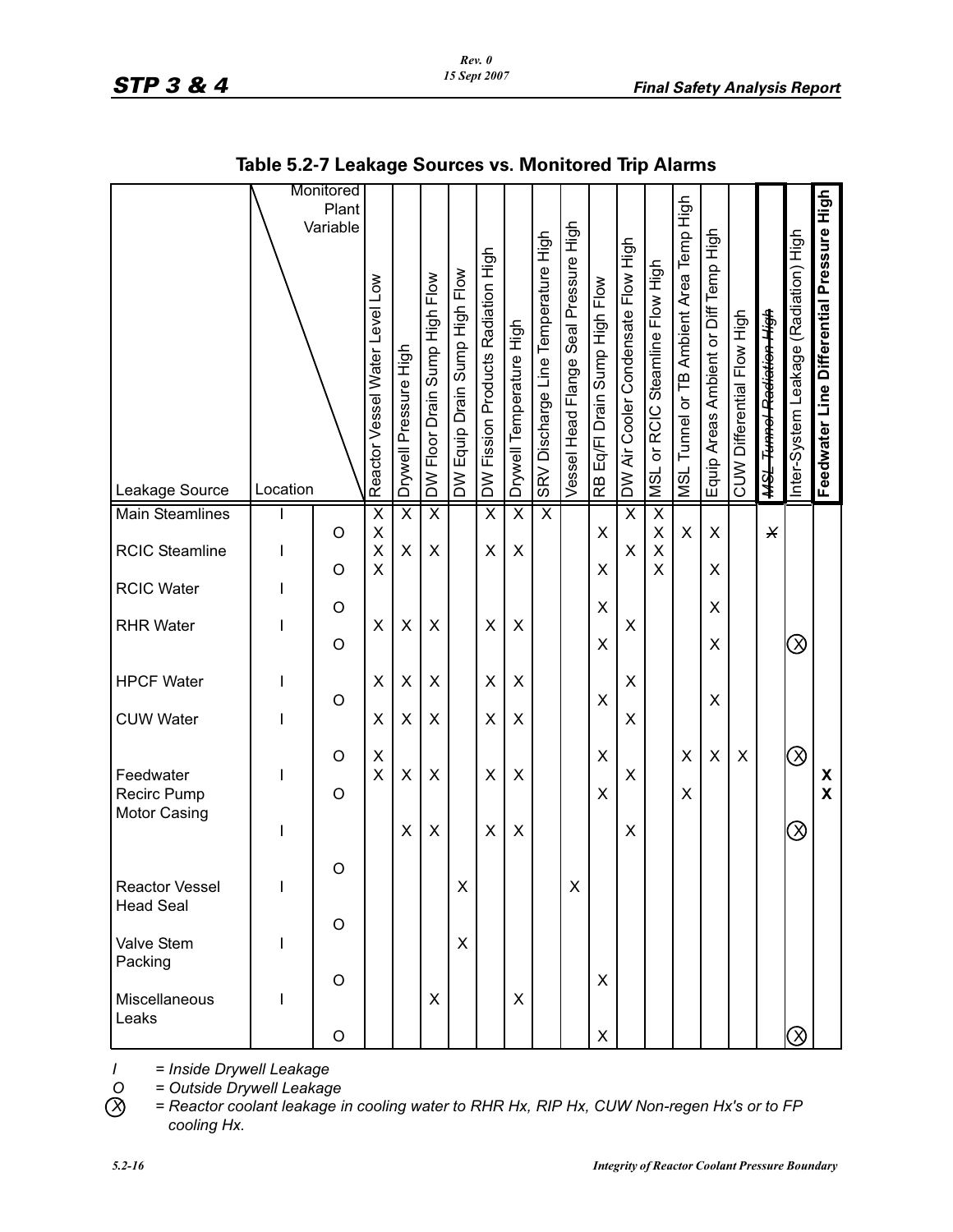# **Table 5.2-9** *Ultrasonic Examination of RPV: Reg. Guide 1.150 Compliance* **NOT USED**